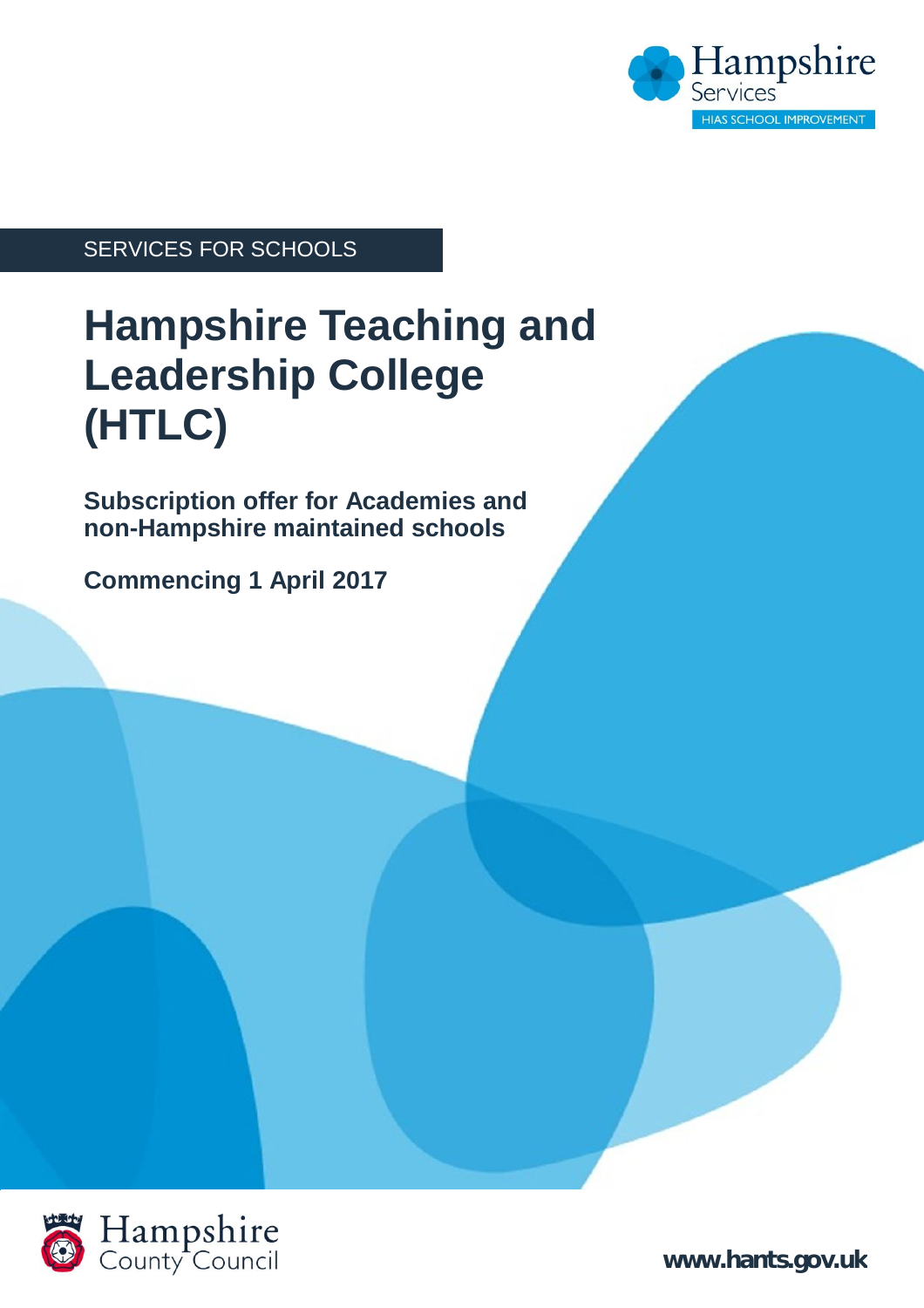### **Contents**

| Hampshire Teaching and Leadership College (HTLC)      |                |
|-------------------------------------------------------|----------------|
| <b>Introduction</b>                                   | 1              |
| <b>Service overview</b>                               | $\mathbf{2}$   |
| The benefits of our services                          | 3              |
| Our service commitment                                | 3              |
| <b>Our services</b>                                   | 4              |
| Leadership                                            | $\overline{4}$ |
| Teaching and learning                                 | $\overline{4}$ |
| Support staff roles                                   | 4              |
| Special educational needs (SEND)                      | $\overline{4}$ |
| Leadership and management consultancy                 | 5              |
| Continuing professional development consultancy       | 5              |
| Support staff management and professional consultancy | 5              |
| <b>Additional services</b>                            | 6              |
| <b>HIAS subsidy</b>                                   | 6              |
| <b>Delivering the service</b>                         | $\overline{7}$ |
| <b>Subscriptions and charges</b>                      | 8              |
| <b>Billing and payment method</b>                     | 9              |
| <b>Contractual arrangements</b>                       | 10             |
| <b>Responsibilities of parties</b>                    | 11             |
| <b>Resolving disagreements</b>                        | 12             |
| <b>Data protection</b>                                | 13             |
| <b>Notes</b>                                          | 14             |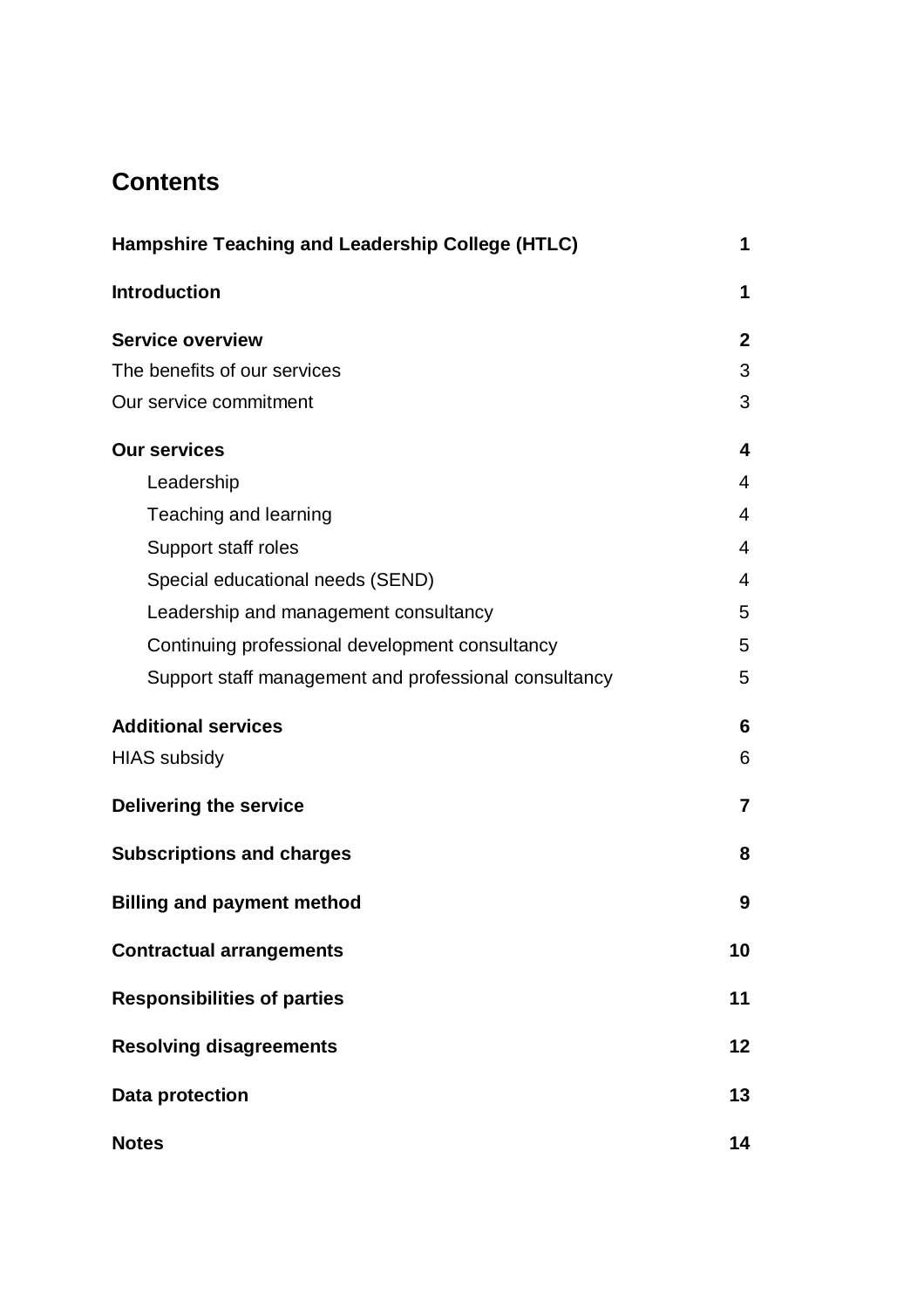## **Introduction**

Our aim is to support sustainable improvement in the outcomes and quality of provision in every school. Focused professional learning is a proven strategy to get the very best from every member of staff so that they have impact on every child's achievement. It is our intention to provide you with a wide range of opportunities to work with us and realise that potential impact.

Our professional learning programmes are designed to challenge and support all leaders and teaching or support staff, and at every stage in their career development, to build their capabilities, confidence and resilience. Our highly skilled practitioners have the appropriate experience and skills to make a difference when staff are preparing for the challenges of a new role, taking those positive first steps or looking to enhance their experience by digging deeper.

Subscription gives an entitlement to a discount of up to 20% against the full price booking of most *Directory* courses.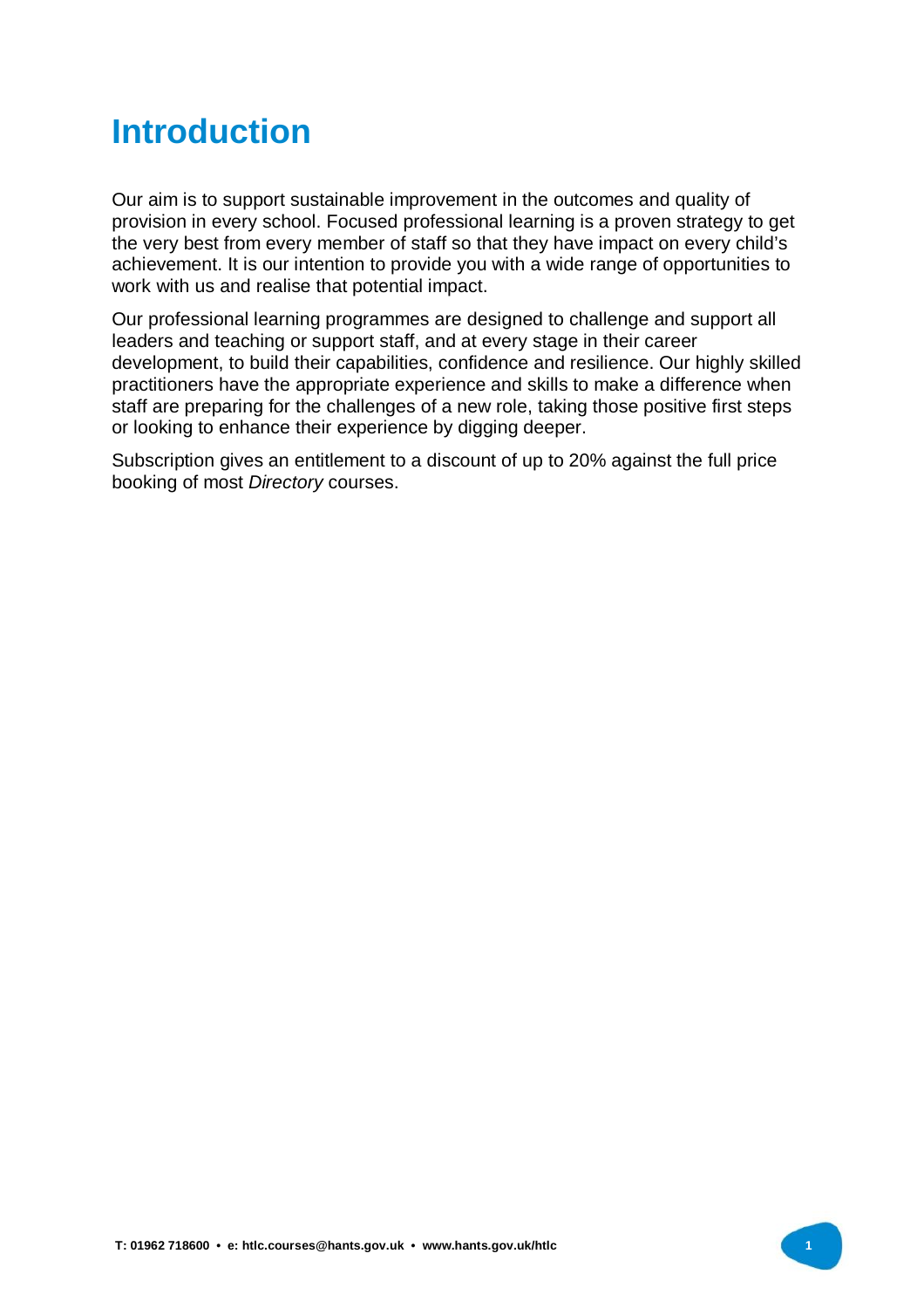## **Service overview**

Our professional learning offers are developed in response to what schools need through analysis and co-construction with you. This gives flexibility for schools to choose and to adapt from a wide range of opportunities:

### **The universal offer**

Training and development opportunities linked to key aspects of leadership and management, teaching and learning, curriculum and assessment and strategies focused on raising achievement for all our pupils, including SEND. These events are located across the county to ensure wide accessibility.

### **The targeted offer**

Each year a range of tailored professional learning events is made available across the county or in specific areas in response to known and urgent strategic priorities. These offers are frequently developed alongside and out of our improvement work in schools and in response to emerging issues or evidence based impact.

### **The bespoke offer**

We are able to offer a wide range of professional learning opportunities that can be used in house with an individual school or group of schools. We are able to work with you to ensure that this programme meets your specific needs and is adapted to your audience and strategic objectives. For more information about bespoke HTLC services, please email [htlcdev@hants.gov.uk,](mailto:htlcdev@hants.gov.uk,) or call 01962 874820.

Our range of universal, targeted and examples of our bespoke programme is published in our termly Directory of Training as hardcopy and is also available to view on our website [www.hants.gov.uk/htlc.](http://www.hants.gov.uk/htlc.) 

Subscription gives an entitlement to a discount of up to 20% against the full price booking of most Directory courses and conferences.

The full range of training courses can be found in our Directories of Training:

<http://www3.hants.gov.uk/education/htlc/htlc-courses.htm>

We are currently developing a Moodle site which will also contain details of courses and service offerings.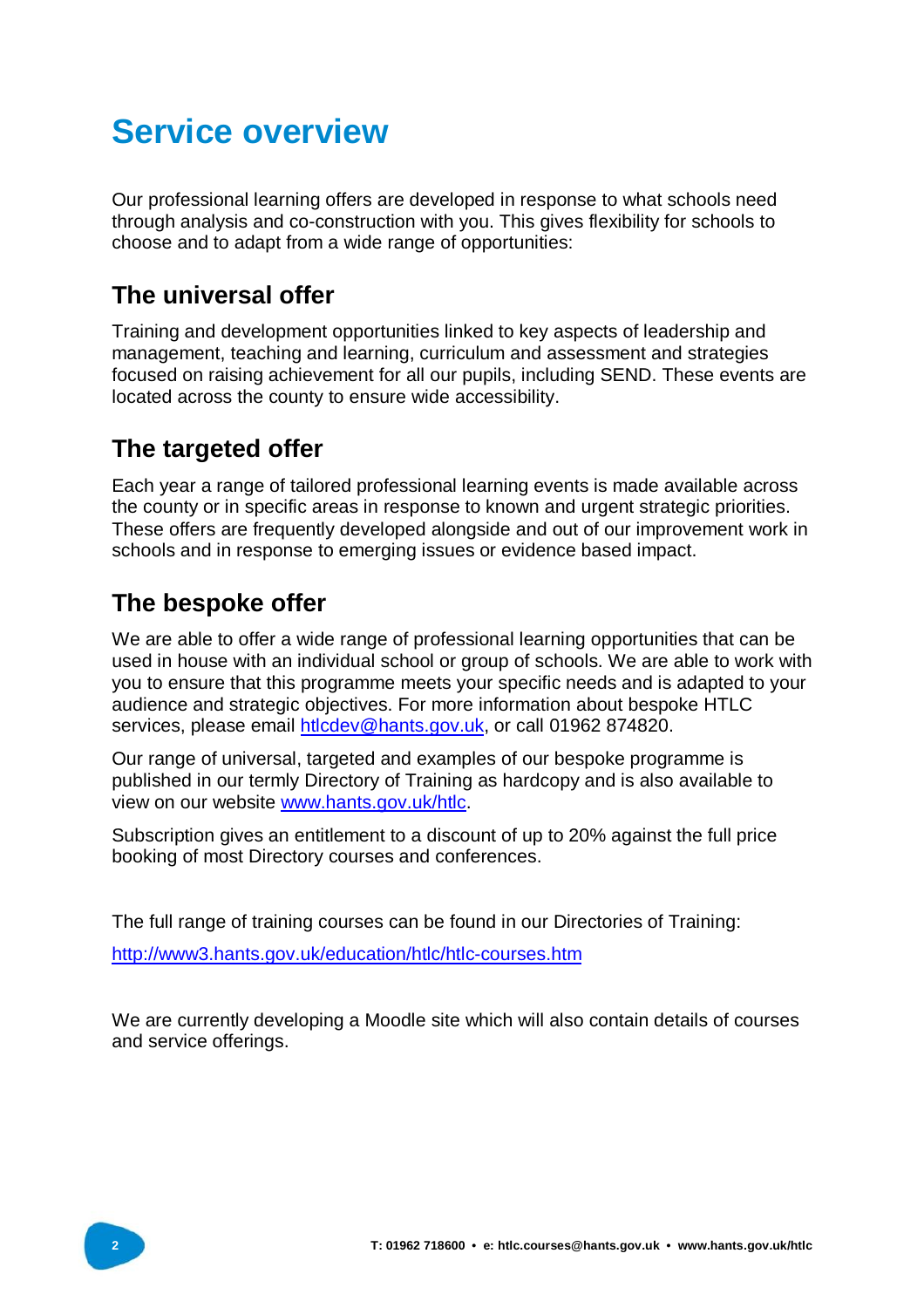### **The benefits of our services**

The training we provide is intended to make a difference to the children and young people whose achievements matter to us. It draws upon current and best practice in schools and research based thinking.

You will benefit from highly skilled and experienced practitioners, drawing upon successful prior achievements and a detailed and current in–depth understanding of local and national developments.

We have a proven track record of leading a wide range of professional learning events – during 2015/2016 we delivered 984 events in our universal or targeted offers, catering for 23,267 delegates. From 2013 – 2015, we delivered a total of 2,675 events to 61,483 delegates. Reviews and evaluations of these events demonstrate our training is consistently well received.

We have strong working relationships with local and national partners, including local Headteacher, subject leader and support staff forums, universities, teaching schools and other local authorities.

All our training is designed to make a difference and you can have a high degree of confidence when investing your time into our universal and targeted offers. We can create bespoke training in schools to meet your specific needs.

### **Our service commitment**

We are committed to listening to our customers and delivering the priorities that you have told us are important. We pledge that we will:

- provide high quality relevant training, including bespoke work, to improve outcomes for children
- respond to all urgent requests within one working day and non-urgent requests will be dealt with within one working week, or as agreed with the school
- ensure that schools' queries are referred to and dealt with speedily and effectively by the appropriate person
- HTLC will, upon request, provide information to subscribing schools regarding course attendance by their staff.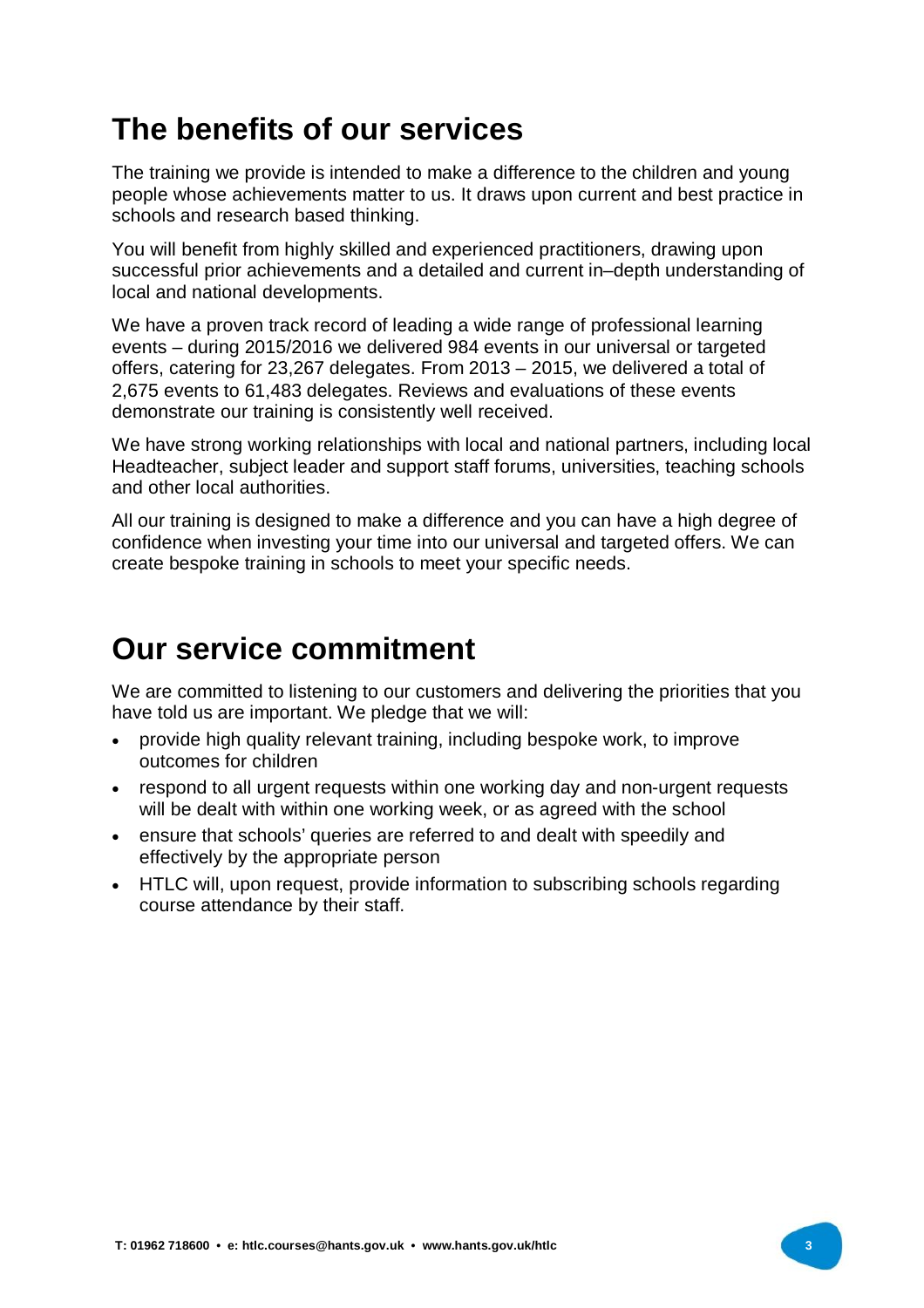## **Our services**

The full range of training courses can be found in our Directories of Training. Below is an overview of the programmes available:

### **Leadership**

- School leadership and management (Senior leadership, Middle leadership, Financial management).
- Curriculum leadership and management of all core and foundation subjects.

### **Teaching and learning**

- Support for Newly Qualified Teachers and Recently Qualified Teachers.
- Developing an expert understanding in curriculum subjects.
- Improving the impact of curriculum, teaching and learning and assessment.

### **Support staff roles**

- Bursars, administration and office staff.
- Classroom staff and staff who work with pupils.
- Technicians and resources.

### **Special educational needs (SEND)**

- Training for specific roles, including SENDCO qualification.
- Training for supporting with specific needs.
- Support for staff working in special schools.

We tailor our training to meet the needs of staff at different stages in their professional development:

### **Preparing for a new role**

- Understanding the challenges and opportunities.
- Developing awareness of what knowledge skills and capabilities are needed.
- Building self-confidence through focused learning, experiences and reflections.

### **Taking positive first steps**

- Setting out to have impact.
- Overcoming tricky issues.
- Finding the right support.
- Planning to develop and improve others.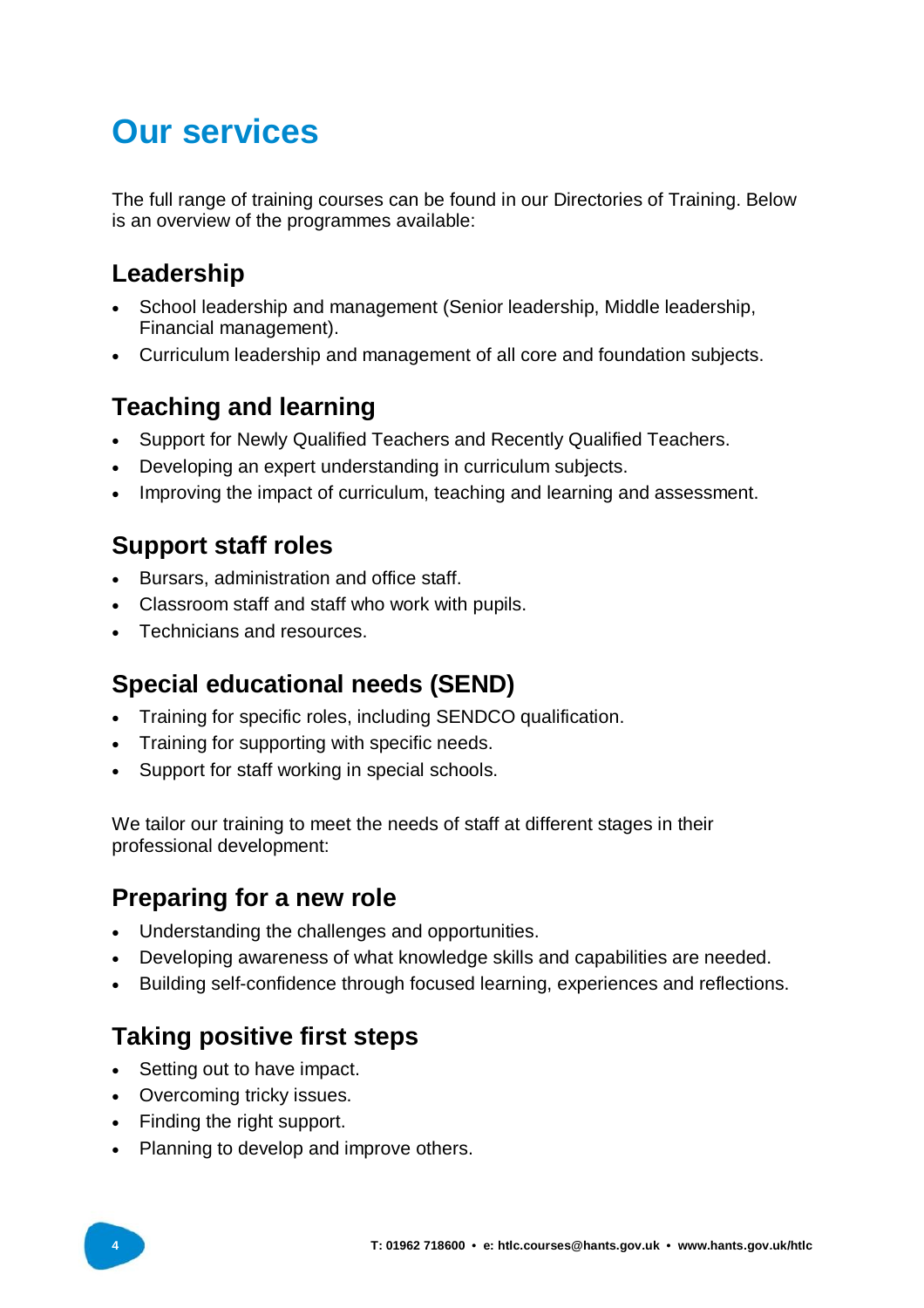### **Enhancing impact**

- Deeper thinking and research.
- Influencing alongside others.
- Refreshing and re-evaluating habits and ideas.

In addition to the suite of courses and training programmes available in the *HTLC Directory*, we offer additional services that may be purchased to support bespoke staff training and development.

An overview of typical services available is detailed below.

#### **Leadership and management consultancy**

Advice and support for senior leadership teams and individuals, in relation to developing leadership and management skills, knowledge, qualities and behaviours, effective performance review, succession planning and strategies for building leadership capacity, including recruitment and retention. Support to governing bodies in partnership with Hampshire Governor Services.

#### **Continuing professional development consultancy**

Advice and support for individuals, teams and whole staff groups in all aspects of professional development, including training needs analysis. Areas include all aspects of the curriculum, teaching, learning and assessment and meeting the needs of all pupils.

#### **Support staff management and professional consultancy**

Advice and support for senior leadership teams, line managers, groups and individuals in relation to the management of support staff. This may include current research concerning support staff, qualification frameworks, progression routes, performance management and advice on the deployment and development of staff.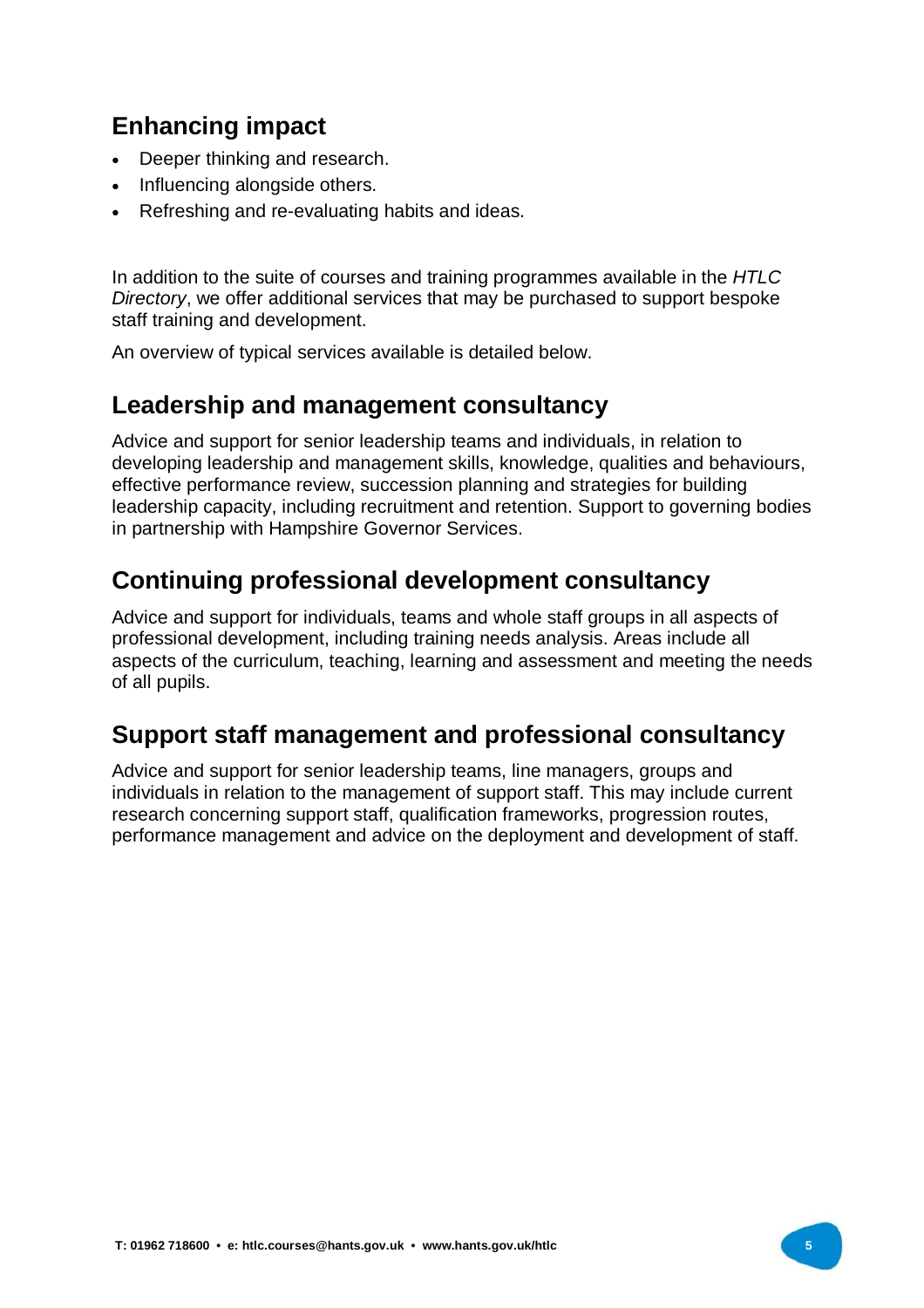# **Additional services**

## **HIAS subsidy**

Where schools also subscribe to Hampshire Inspection and Advisory Service (HIAS) they have the option to offset the cost of the teaching element of courses delivered by HIAS staff against their HIAS subscription.

HTLC courses are priced in three bands, which are displayed when you book a course on the Learning Zone and in the printed Directories. The bands are:

- the subscriber's rate a discounted rate for schools with an HTLC subscription. The discount is up to 20%
- $\bullet$  the standard rate the full price for a course for non-subscribers
- $\bullet$  the SLA element schools that sign up to the HIAS SLA pay for a certain amount of HIAS Inspector time. Schools can choose to use some of their HIAS SLA money towards the cost of HTLC courses instead of inspector time in school. The SLA element, on the Learning Zone, tells you how much of your SLA money you can use as a reduction in the price of the course. The price invoiced for the course will be reduced by this amount, reducing the balance of HIAS time available in school by the same amount.

### **Example**

- Standard rate, price £250: this is the full price of the course and non subscribers will be invoiced £250.
- HTLC subscriber's rate: the price of the course once the discount of up to 20% has been applied. Subscribing schools would pay full price £250 less e.g. 20% (£50). School will be invoiced £200.
- SLA element: schools that subscribe to HIAS may elect to use some of their purchased HIAS inspector time to offset the cost of courses instead of using the time in school. For example, where a course has a full price of £250, subscriber price of £200 and an SLA element of £120, there are different options open to the school:
	- subscribe to HTLC and HIAS, elect to use HIAS time towards the course. Pay subscriber rate £200, less SLA element £120; school is invoiced £80
	- subscribe to HTLC and HIAS but choose to keep HIAS time for use in school, pay subscriber rate £200
	- subscribe to HIAS but not HTLC, elect to use HIAS time towards the course. Pay full price £250, less SLA element £120; school invoiced £130.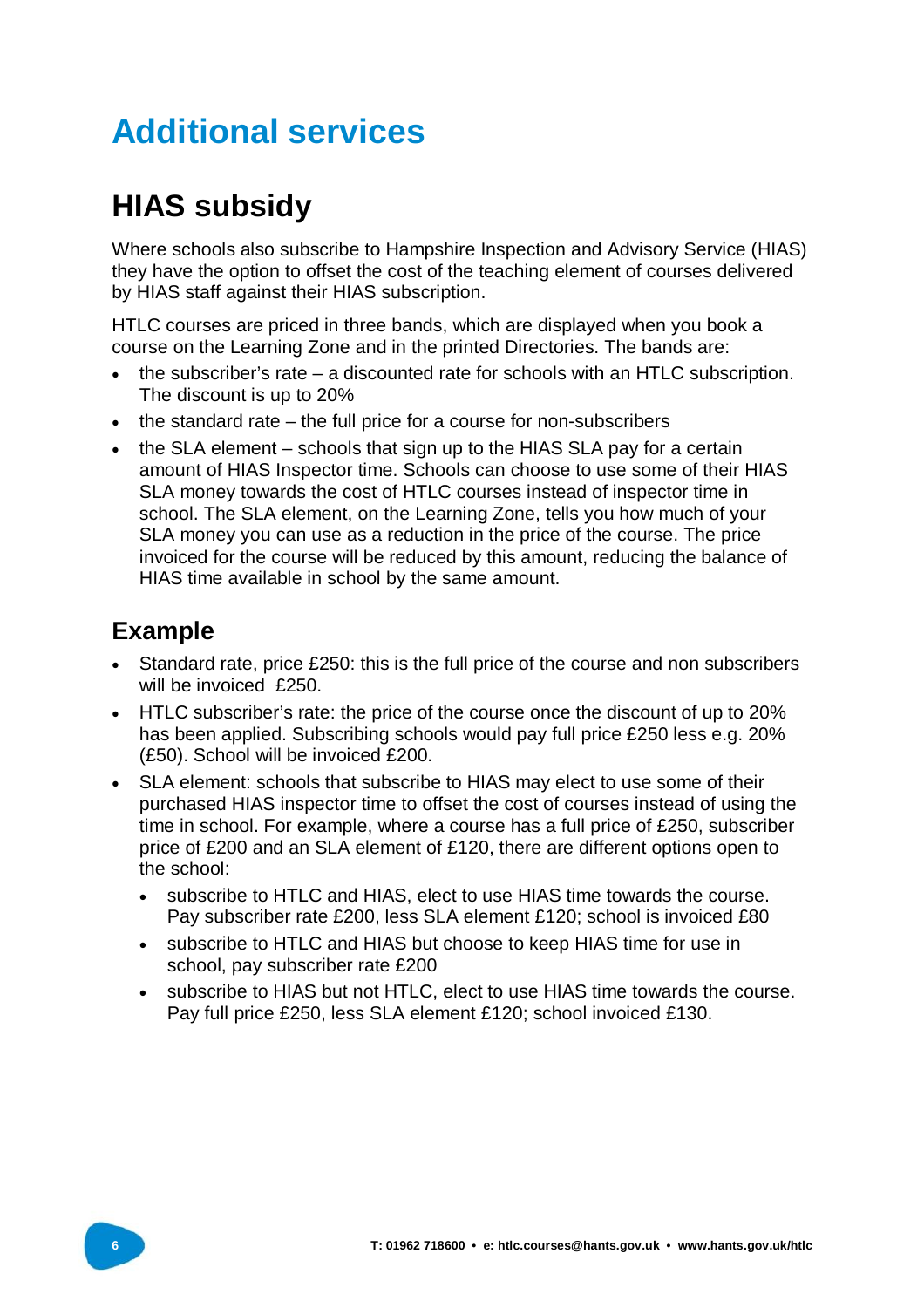# **Delivering the service**

To ensure that our programmes are of the highest standard, each training facilitator is:

- a qualified teacher with extensive teaching experience
- experienced in working with school staff to improve their skills and understanding
- regularly subject to performance review
- required to maintain up-to-date information and knowledge in their specialism
- subject to normal safeguarding checks.

The HTLC support team communicate details of the services, courses and training programmes via the HTLC website, training publications and School Communications.

Quality assurance is achieved by responding to evaluation surveys.

We monitor our provision in terms of cost and venue to ensure value for money.

Our normal business hours for the administration team are as follows:

| Period            | Day               | <b>Hours</b>        |
|-------------------|-------------------|---------------------|
| Term time         | Monday - Thursday | $  8.00am - 5.00pm$ |
|                   | Friday            | $8.00am - 4.30pm$   |
| Outside term time | Monday - Friday   | $8.30am - 4.00pm$   |

### **Contact details**

For administrative queries, eg joining instructions or to book/cancel a place on a course, please contact HTLC Admin team on 01962 718600 or [htlc.courses@hants.gov.uk.](mailto:htlc.courses@hants.gov.uk.) 

### **Cancellation policy**

If you cancel a place with less than 10 working days' notice or fail to attend the event, your school will be charged the full cost of attendance except in exceptional circumstances.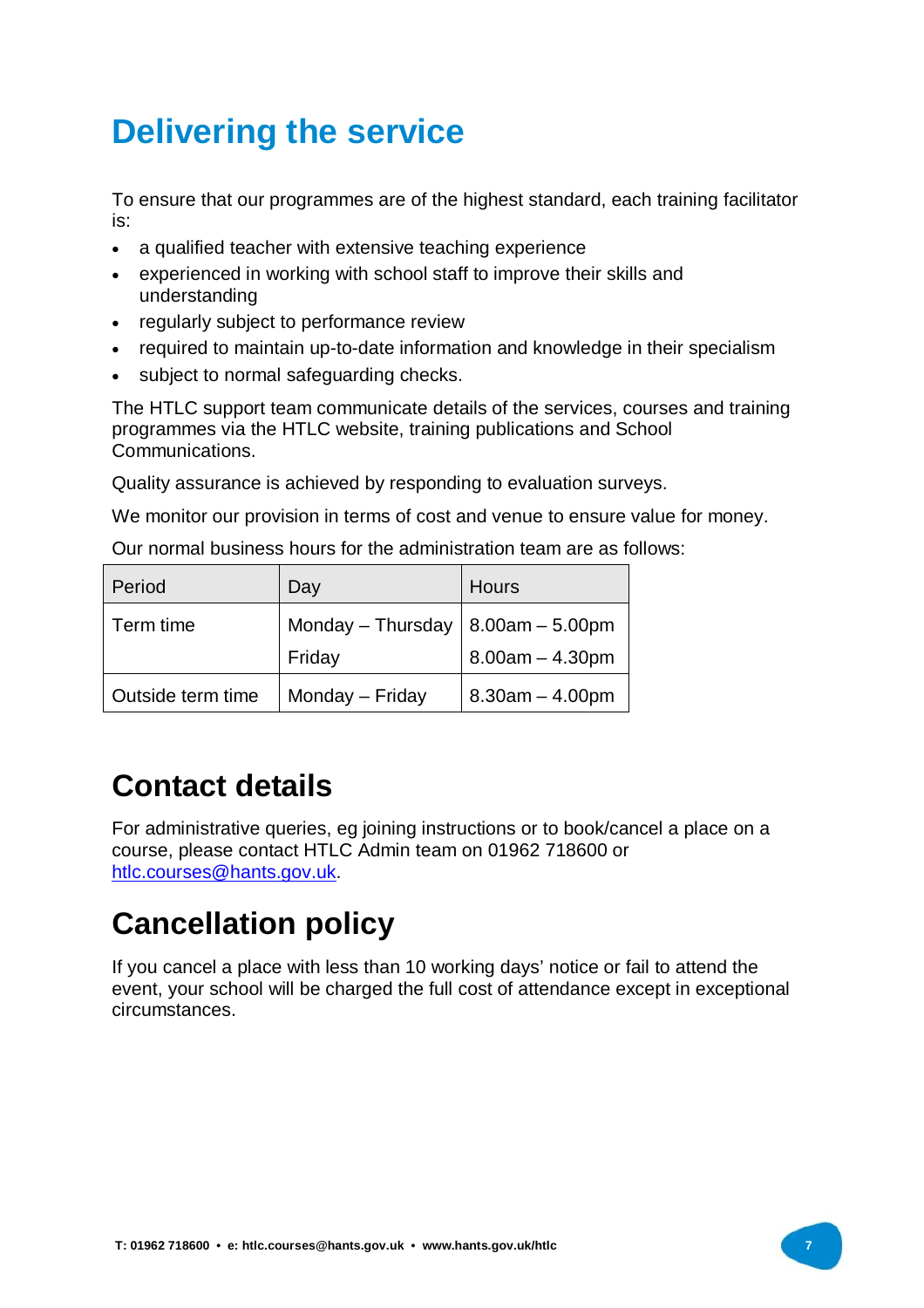# **Subscriptions and charges as at 01.04.17**

The definition of pupil numbers for charging purposes is detailed in the annual pricing summary.

Schools may subscribe to our service to take advantage of discounted rates on most of our training programmes.

| Number of pupils on roll | <b>Annual subscription</b> | Cost including VAT @ 20% |
|--------------------------|----------------------------|--------------------------|
| Up to $100$              | £290                       | £348                     |
| 101-300                  | £500                       | £600                     |
| 301-500                  | £710                       | £852                     |
| 501-1000                 | £1,235                     | £1,482                   |
| 1001-1500                | £1,760                     | £2,112                   |
| 1501-2000                | £2,285                     | £2,742                   |
| <b>Over 2000</b>         | £2,495                     | £2,994                   |

Subscription to HTLC gives an entitlement to a discount of up to 20% against the full price booking of most *Directory* courses.

Non-subscribers may purchase our training courses and programmes on a 'pay as you go' basis at the full advertised price.

HTLC courses are priced in three bands, which are displayed when you book a course on the Learning Zone and in the printed Directories. The bands are:

- $\bullet$  the subscriber's rate a discounted rate for schools with an HTLC subscription. The discount is up to 20%
- $\bullet$  the standard rate the full price for a course for non-subscribers
- the SLA element schools that sign up to the Hampshire Inspection and Advisory Service (HIAS) subscription pay for a certain amount of HIAS Inspector time. Schools can choose to use some of their HIAS subscription money towards the cost of HTLC courses instead of inspector time in school. The SLA element, on the Learning Zone, tells you how much of your subscription money you can use as a reduction in the price of the course. The price invoiced for the course will be reduced by this amount, reducing the balance of HIAS time available in school by the same amount.

#### **Examples of different options are shown on page 6.**

Subscription charges will be reviewed annually and communicated by email to schools.

#### **Hampshire County Council reserves the right to review prices annually in line with inflation and market conditions.**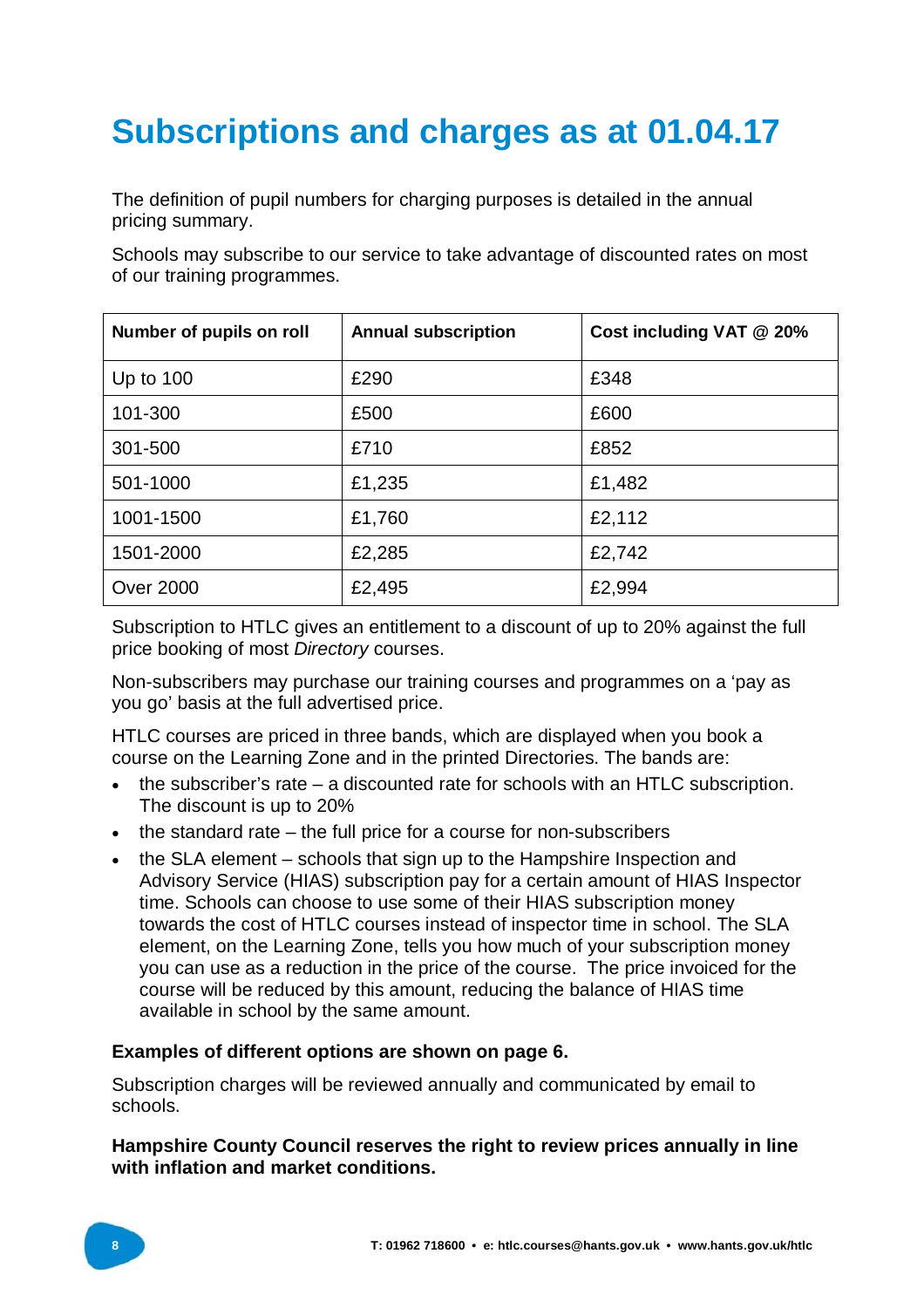## **Billing and payment method**

- The subscription charge is payable yearly in advance and is collected by invoice.
- Individual course fees will be invoiced by HTLC within two weeks of a course running. In the case of a series of related events course fees will be collected after the first date of the activity has occurred.
- Charges for the HIAS teaching element will be detailed in the school's financial statement, with charges being regarded as accepted unless disputed within 28 days.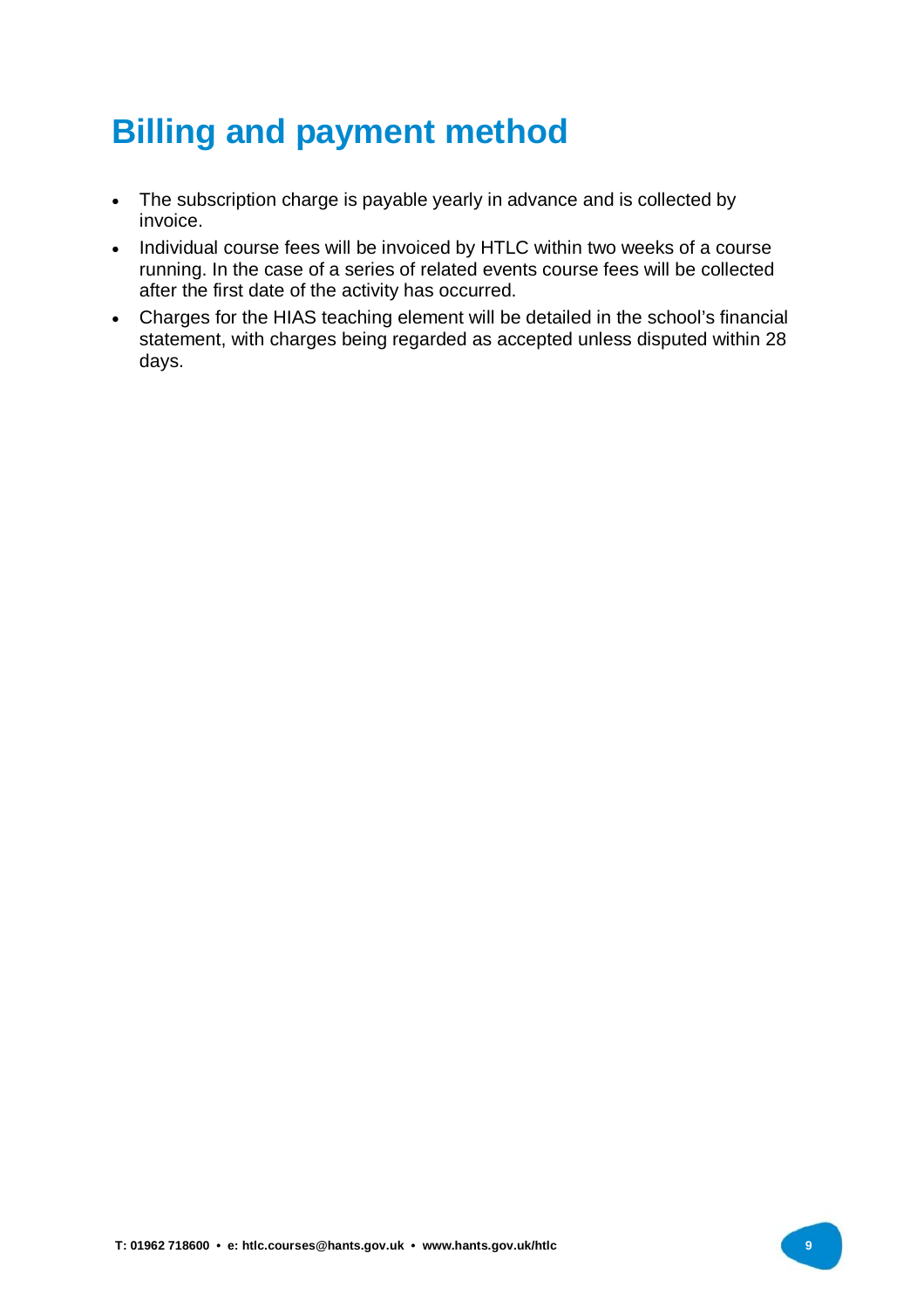# **Contractual arrangements**

### **Parties**

This agreement is made between the school (the client) and Hampshire Teaching and Leadership College (HTLC), Hampshire County Council (the service provider).

### **Duration**

This agreement will commence on 1 April 2017 and will continue in force until terminated by a party in accordance with the terms of this agreement. A party can terminate this agreement by giving at least **six months' notice in writing** to the other party.

### **Review**

The service provider will carry out a review of the service regularly and such review may relate to:

- 1 any charges payable under this agreement
- 2 service levels
- 3 performance standards
- 4 personnel and contractors engaged in the provision of the services covered by this agreement
- 5 working arrangements
- 6 other relevant contractual issues.

The service provider will notify the client of any proposed changes or variation to the service at least six months before the change is to take effect.

### **Notice**

Any notice required to be given under this agreement, must be in writing and sent to the address of the other party as set out in this agreement, or as otherwise specified by the relevant party.

Any notice to the service provider must be sent to:

Janet Barrow, Business Manager

HIAS Business Unit, Children's Services

Clarendon House

Monarch Way

Winchester SO22 5PW

#### **Intent**

The intent is to regulate dealings between the parties by setting out respective obligations relating to performance and payment for services.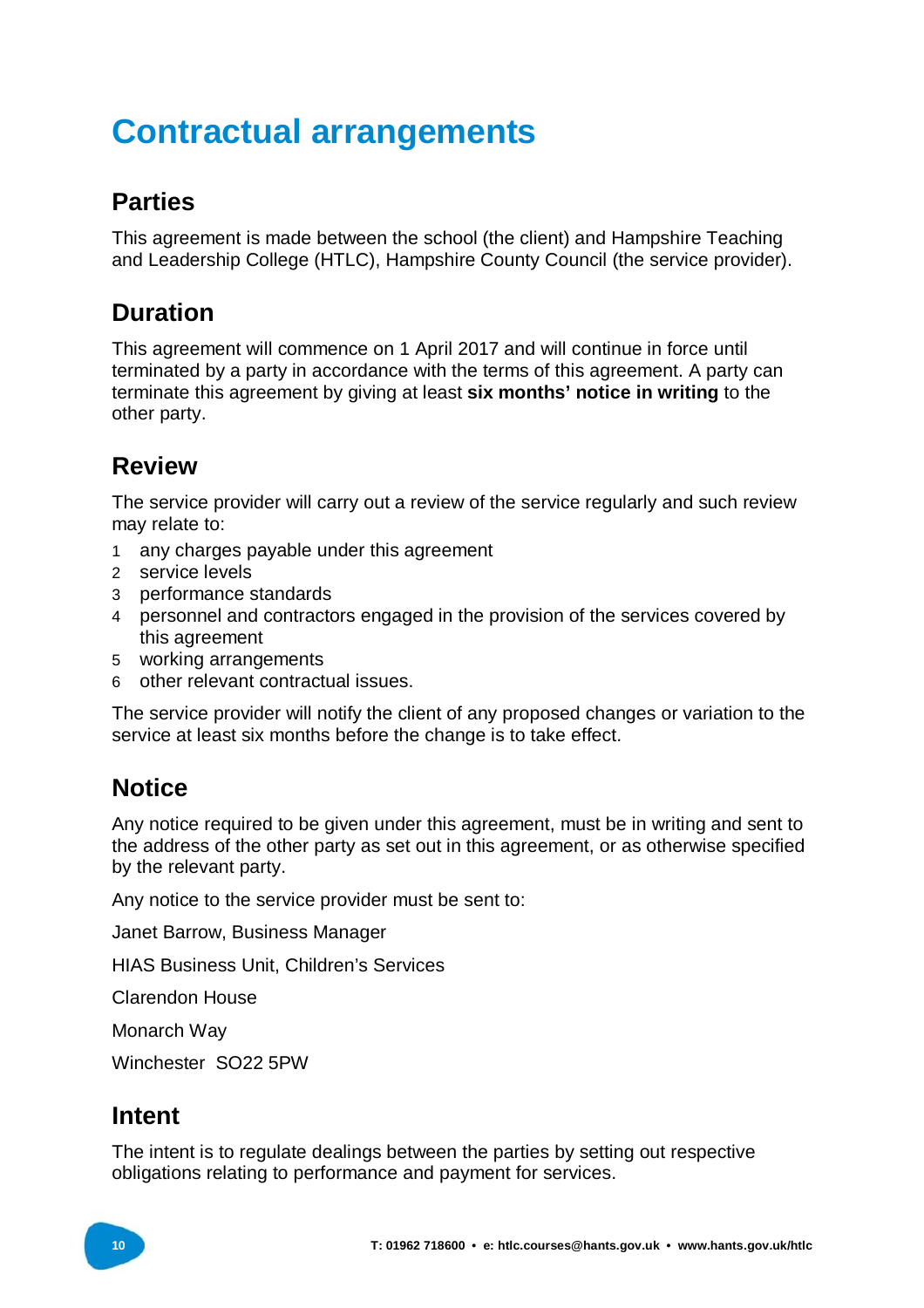# **Responsibilities of parties**

### **The service provider will:**

- provide courses that are relevant to the professional learning of teachers and support staff in schools and which will support school improvement
- record details of staff attendance on courses for CPD purposes, including details of course learning outcomes
- inform you that courses are either confirmed as running or cancelled as soon as possible, and with at least 2 weeks' notice. In most cases 4 weeks' notice will be given
- ask delegates to complete only essential and relevant pre-course or intersessional reading or preparatory work that contributes to course learning outcomes.

### **The customer will:**

- book places for individual named delegates, and inform the service provider if the delegate who will be attending changes
- let the service provider know as soon as possible if you need to cancel a place
- provide an accurate current email address for the delegate in order that HTLC can send joining instructions and feedback requests
- complete all pre-course or inter-sessional reading or preparatory work. This is required to fully complete the learning outcomes for the course.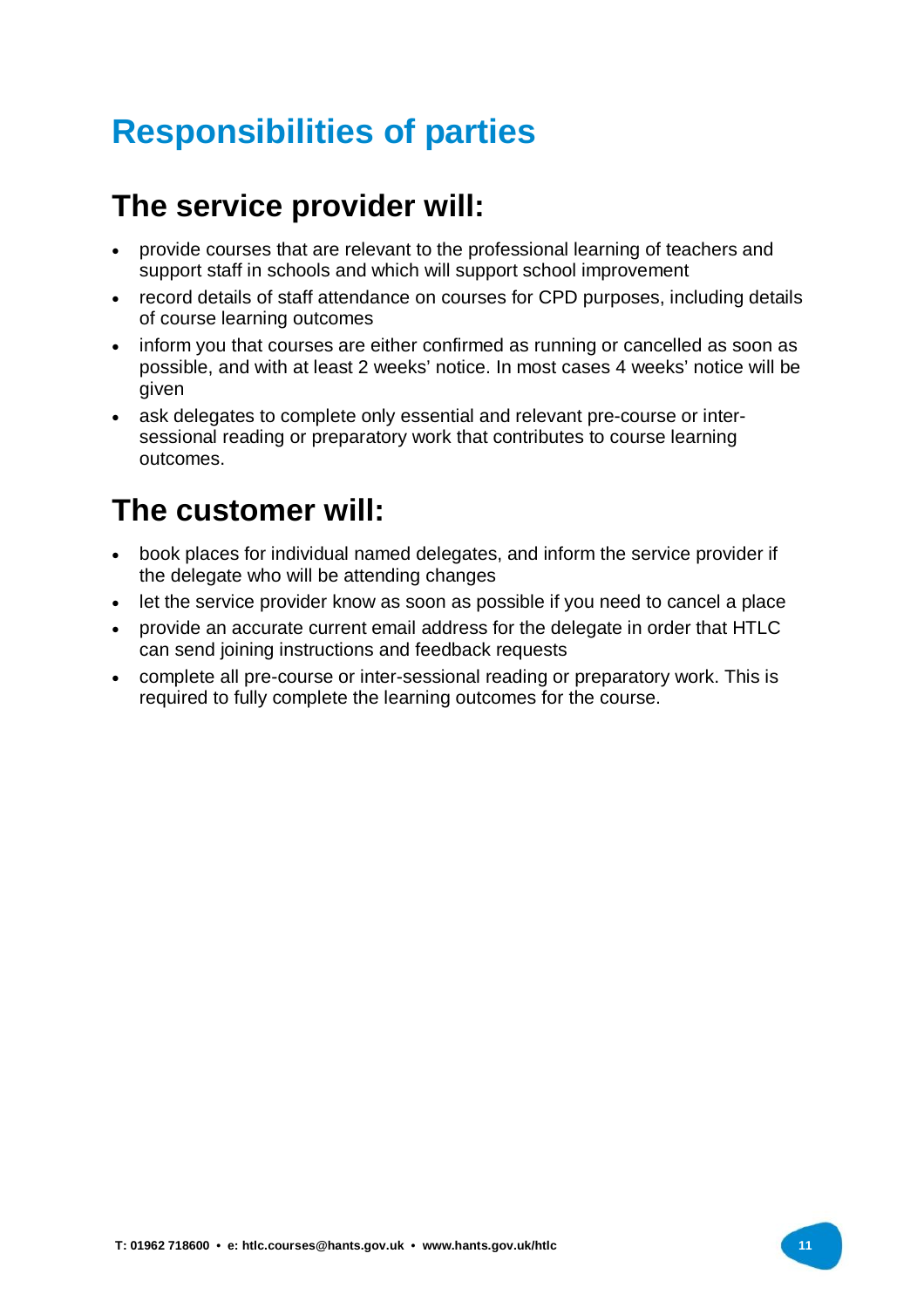## **Resolving disagreements**

Any concerns or complaints about the level or quality of service should firstly be made to the member of staff providing the service.

Customers who consider they have not received an adequate response from the member of staff should write to the member of staff's line manager.

If there are still matters to be addressed, a formal written complaint should be made to:

Eric Halton

County Education Manager (Professional Learning)

HIAS Business Unit, Children's Services

Clarendon House

Monarch Way

Winchester SO22 5PW

If mutual confidence in the continuation of this agreement cannot be restored, it may be terminated by either party by giving six months' notice in writing.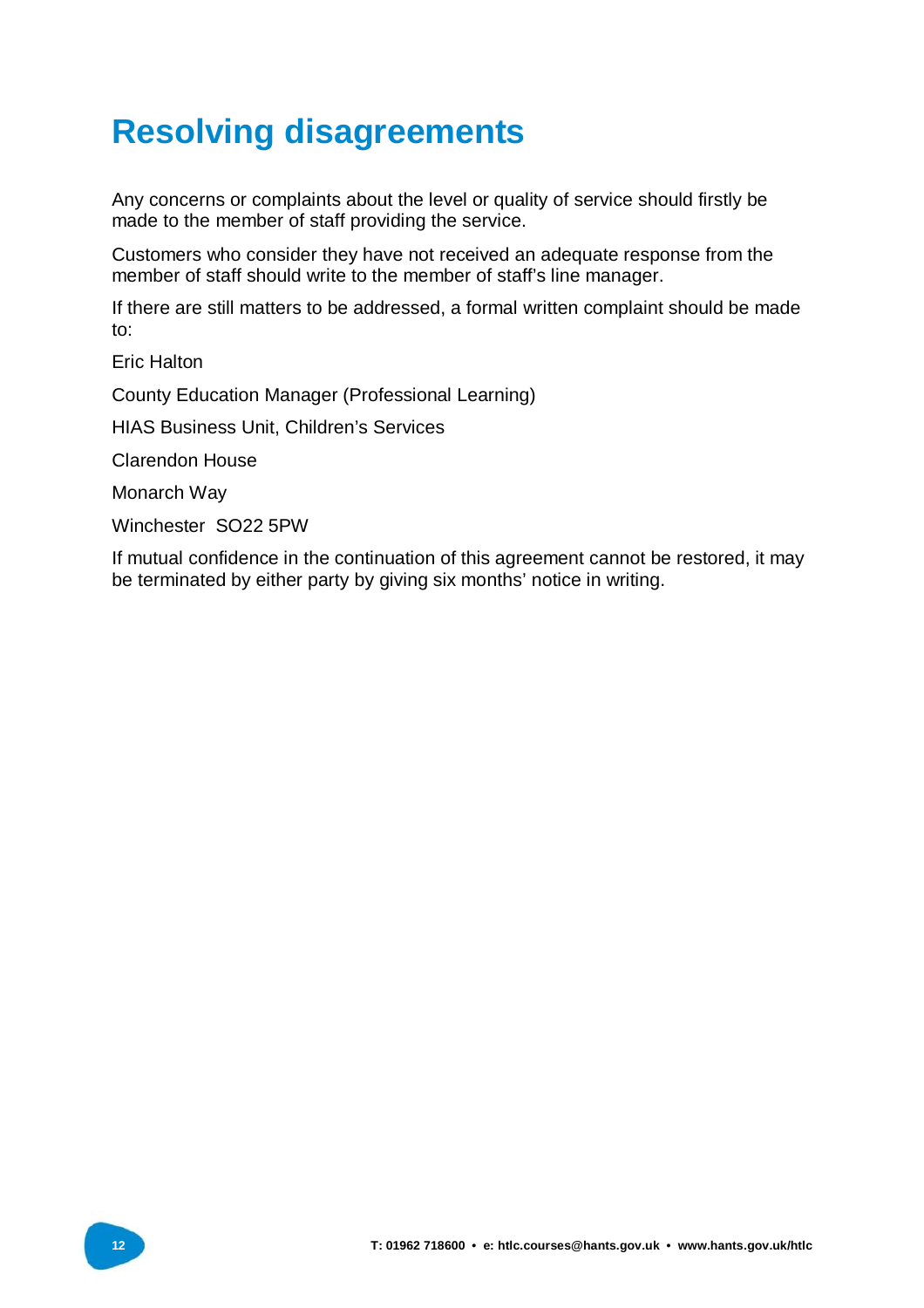## **Data protection**

HTLC will provide the services in this agreement in line with Hampshire County Council policies and will work in a way which is compliant with the Data Protection Act.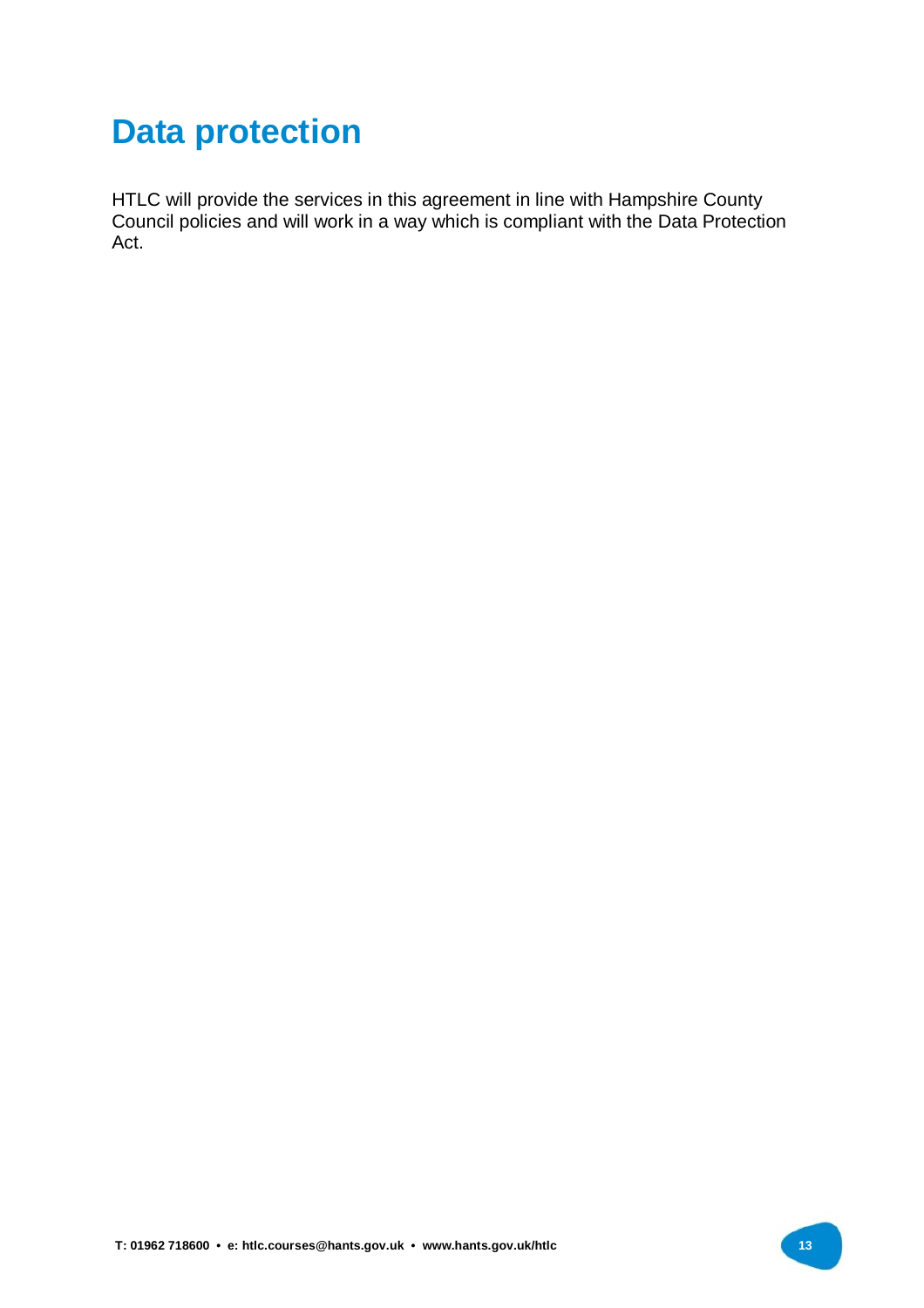### **Notes**